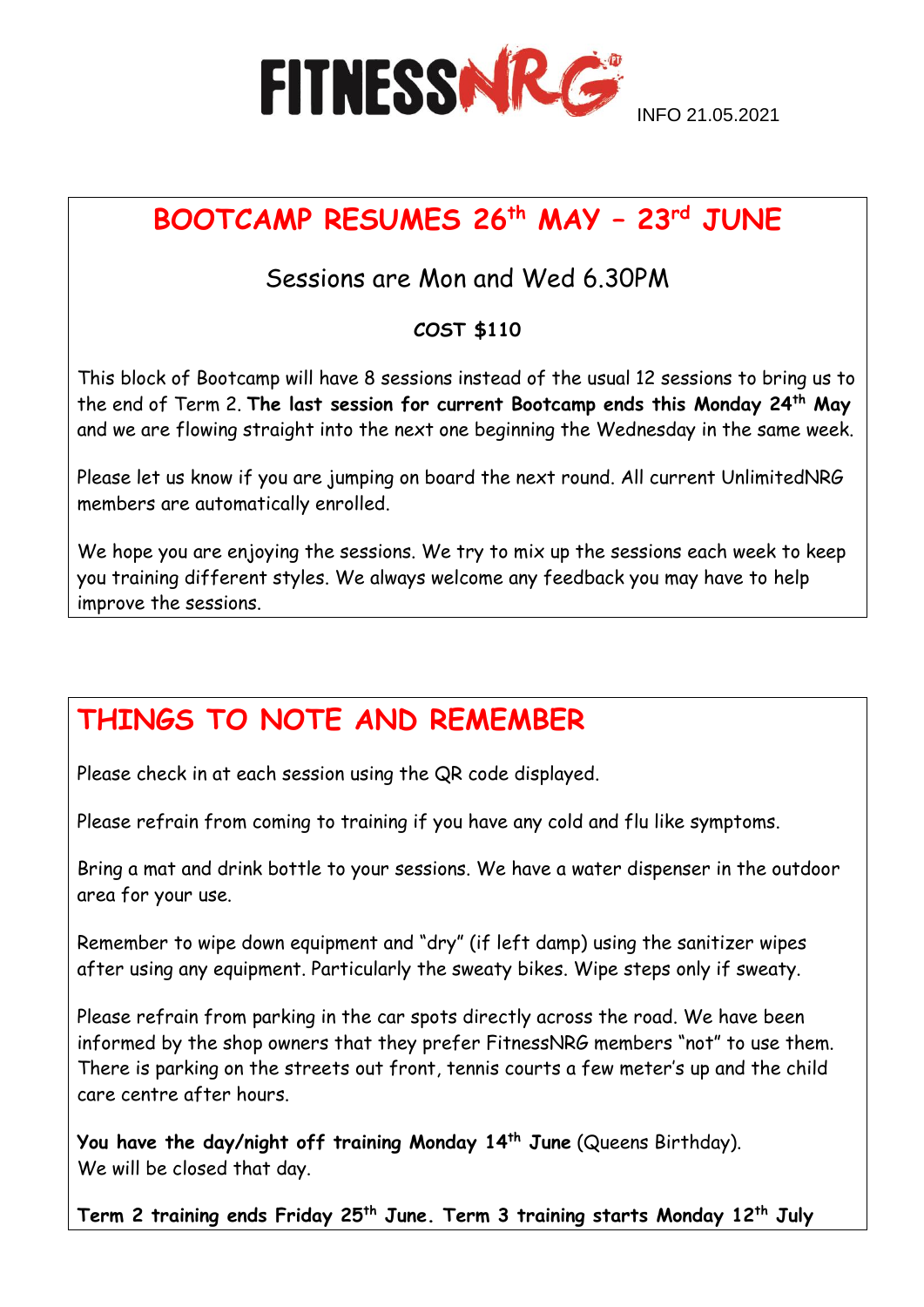## **Why Does My Back Hurt When I Do Core Workouts?**

Like your glutes, your abdominal muscles are small and difficult to target! It's very common for people to experience an ache in their back when they work their core. Let's unpack the reasons why this happens and how to avoid it.

#### **Tension Vs. Pain**

Before we go any further, we need to discuss the difference between **tension** and **pain**.

If you feel a sharp, shooting pain up your spine/back when you do core work, please stop **immediately**. This is an indication that you might have an injury. Consult with your doctor about what the injury is and how to treat it.

If you feel a general ache in your muscles, this is **tension**. Tension is your body's way of telling you that these muscles are currently working very hard. Muscle tension is not a bad thing - when we tell you to feel the burn, this is what we mean! However, if the sensation is too much to tolerate, you may be taking on an exercise that is currently out of your ability level, or you are activating the wrong muscles.

#### **So why does my back hurt?**

#### **1. Your core muscles are currently too weak.**

Most of us have a weak core from lifestyles that involve a lot of sitting down. When you work out muscles that aren't used to being exercised, it's common for the surrounding muscles to activate to help you complete the movement.

#### **2. Your form is incorrect.**

If you're not focusing, it's easy to slip into the wrong form for exercises like planks and sit-ups. Keeping your body in the correct position protects you from injury and keeps muscle tension in the correct areas.

#### **3. You carry tension normally throughout the day.**

If you carry a lot of tension in your body normally, when you start a workout you may find that your already activated muscles flare up quite quickly.